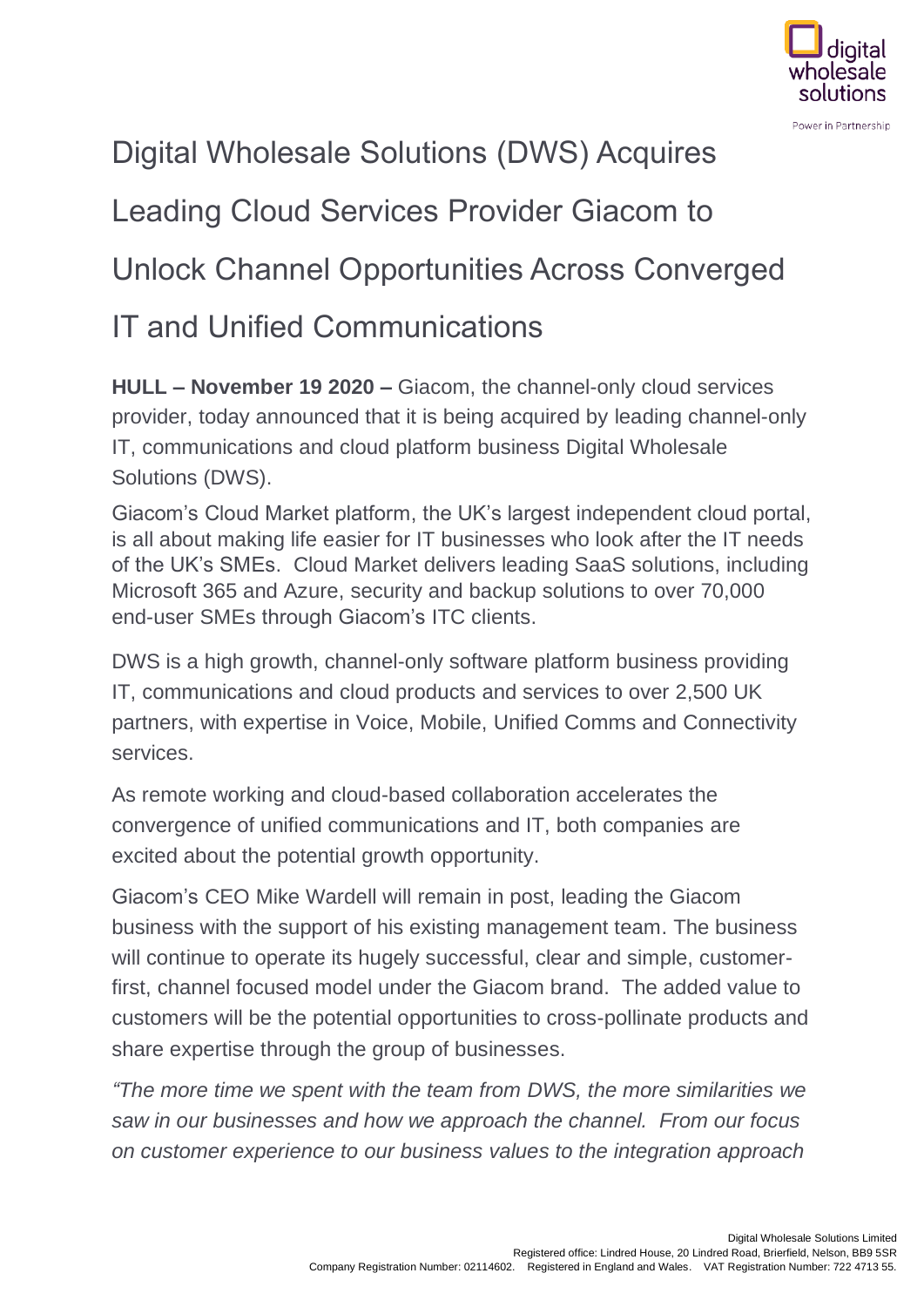

*we each adopt for our technology platforms, it was clear that the two businesses are a great fit"* said the Giacom CEO.

Terry O'Brien, CEO of DWS commented *"I've admired the Giacom business for a number of years - a great channel-only business, obsessed about delivering great products and a great experience for partners through a great platform. We have so much in common in terms of focus, ways of working and values. Bringing together these two high growth businesses in Unified comms and Cloud services is a huge step forward in our plans to support an ever converging ICT partner channel. I think this will be great for our combined 5,500 partners and I am really looking forward to working with Mike and his team at Giacom."*

Founded in 1999, Giacom has achieved tremendous growth since becoming a Cloud Marketplace and indirect cloud software provider four years ago, capitalising on an industry shift towards cloud-based solutions. Recently announced as Business Insider's Fastest Growing Business in Yorkshire, they have been a Sunday Times Tech Track 100 company for four years in a row and have just passed the milestone of one million product licenses sold.

"*We're thankful to our loyal customers and partners as well as to our dedicated employees whose innovation and hard work made it possible for us to reach this important milestone, and also to our investors for their support on our growth journey*" said Mike Wardell. *"As we work together, I'm excited about the extra value we can add for our customers, providing access to products, training and expertise that helps them stay ahead of a changing market".*

Sellers Livingbridge, one of the UK's leading mid-market private equity investors, first invested in Giacom in 2017. The principal advisors on this exit for Livingbridge included Alantra (Corporate Finance - James Chapman-Andrews, Oliver Norman, Jamie Dickson and Milan Vashi.), Pinsent Masons (Legal), PwC (Commercial due diligence) and KPMG (Financial due diligence).

The principal advisors for DWS were EY (Financial due diligence) and Eversheds (Legal).